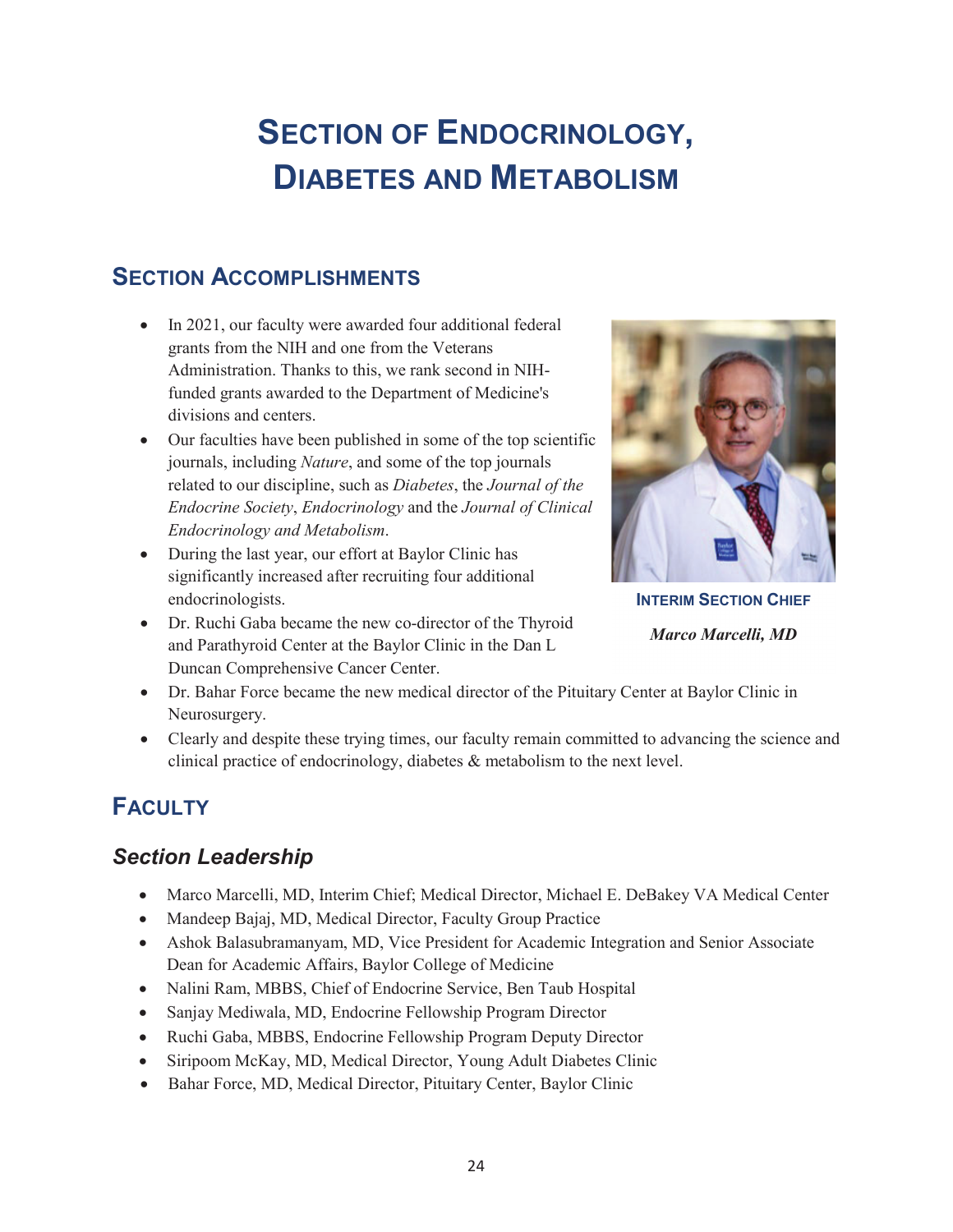# *Faculty*

#### **Professor**

- Mandeep Bajaj, MD
- Ashok Balasubramanyam, MD
- Marco Marcelli, MD
- Massimo Pietropaolo, MD
- Nalini Ram, MB, BS
- Dennis Villareal, MD

#### **Associate Professor**

- Michael Liebschner, PhD
- Pradip Saha, PhD
- Rajagopal Sekhar, PhD
- Susan Leanne Samson, MD, PhD
- Zheng Sun, PhD
- Reina Villareal, MD

#### **Assistant Professor**

- Sara Bedrose, MD
- Jasmine Boparai, MB, BS
- Rui Chen, MD
- Dimpi Desai, MD
- Bahar Force, MD
- · Ruchi Gaba, MB, BS
- Sean Hartig, PhD
- Bryan Jiang, MD
- $\bullet$  Betty La, MD
- Siripoom McKay, MD
- Sanjay Navin Mediwala, MD
- Ha Nguyen, MD

## **HONORS AND ACHIEVEMENTS**

#### **Mandeep Bajaj, MD**

- x 2020 Top Doctor (Endocrinology), *Houstonia* magazine
- 2021 Top Doctor (Endocrinology), *Houstonia* magazine
- BCM Master Clinician Award 2021

#### **Ashok Balasubramanyam, MD**

- Chair, American Board of Endocrinology, Metabolism and Diabetes
- Councilor, American Board of Internal Medicine
- Elina Trofimovsky, MD
- Madhuri Vasudevan, MD, MPH
- Li Zhang, MD, PhD, MSc

#### **Instructor**

- Maria Acevedo, PhD
- Neeti Agarwal, PhD
- Richard Cox, PhD
- $\bullet$  Emilia Cordero, MS
- Nancy Greta Rene Dufrane, MPH, MSN
- Wenjun Zhou, PhD

#### **Secondary**

- David Moore, PhD
- Kazuhiro Oka, PhD, MS
- Bert O'Malley, MD
- Joanne Richards, PhD
- Jeffrey Rosen, PhD
- Ming-Jer Tsai, PhD
- Sophia Tsai, PhD

#### **Adjunct**

- Fareed Elhaj, MD
- Robert Gagel, MD
- Jose Manuel Garcia, MD, PhD
- Dinakar Iyer, PhD, MS
- Medhavi Jogi, MD
- Steven Sherman, MD
- x Vijay Yechoor, MB, BS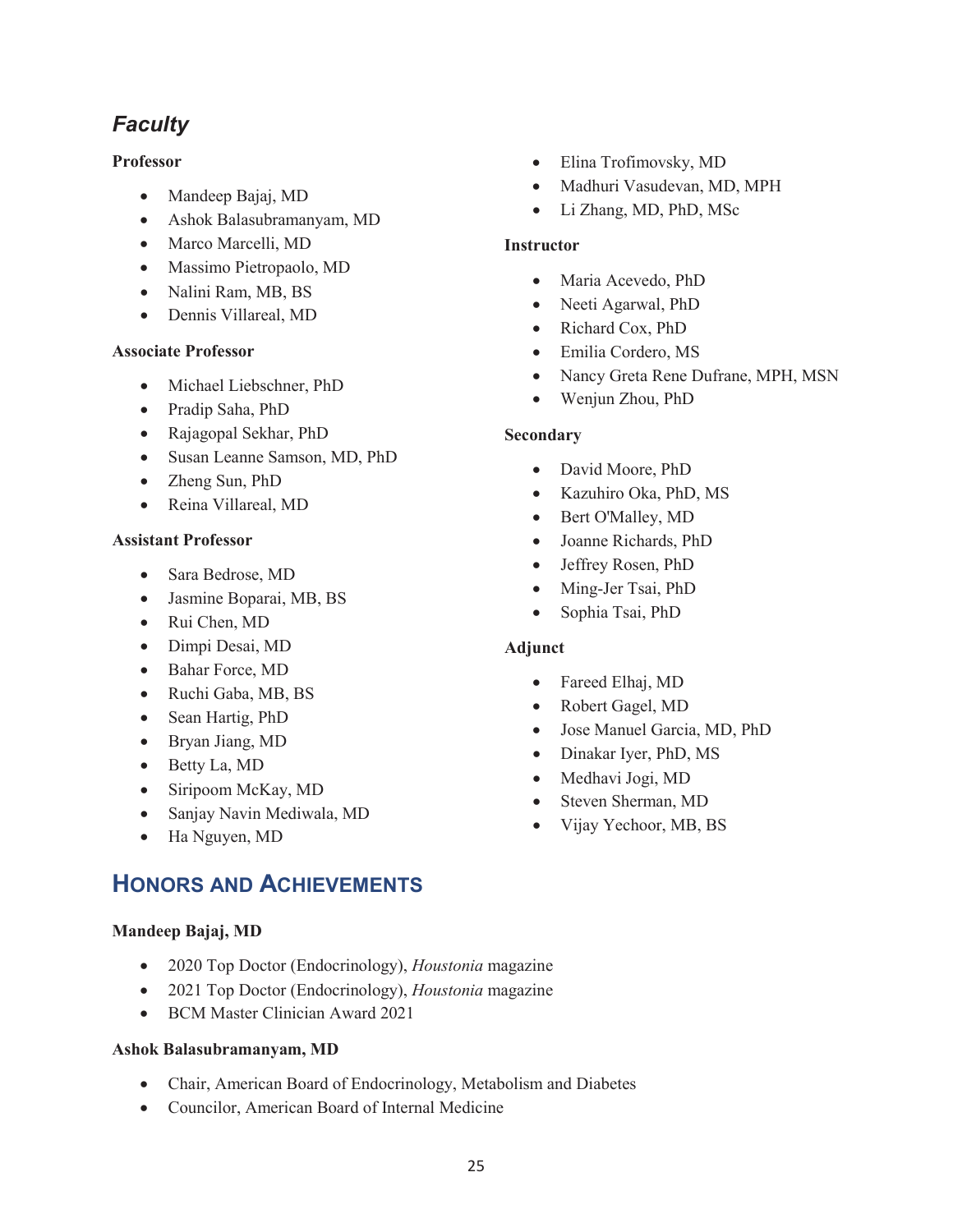#### **Sara Bedrose, MD**

• New faculty: Assistant Professor, Department of Medicine, Baylor College of Medicine

#### **Richard Cox, PhD**

x Reviewer, *Diabetes*

#### **Bahar Force, MD**

- New faculty: Assistant Professor, Department of Medicine, Baylor College of Medicine
- Medical Director, The Pituitary Center, Baylor College of Medicine

#### **Ruchi Gaba, MB, BS**

- Norton Rose Fulbright Award for Teaching and Evaluation
- Women in Excellence Award
- Best Teacher Award by Endocrinology Graduating Fellows of 2021
- 2021 Top Doctor (Endocrinology), *Houstonia* magazine
- Member of Planning Committee for Texas Endocrine Association

#### **Sean Hartig, PhD**

- 2020 Nancy Chang, PhD Award for Research Excellence
- x Editorial Board, *Diabetes*
- Mail Reviewer, NIDDK DPI Catalyst Award Special Emphasis Panel
- Ad-hoc member, Pathophysiology of Obesity and Metabolic Disease Study Section
- Abstract reviewer, The Endocrine Society's 102nd Annual Meeting (virtual)

#### **Betty La, MD**

- New faculty: Assistant Professor, Department of Medicine, Baylor College of Medicine
- Case report published: La B., Tung C., Choi E., Nguyen H., "A Gigantic Uterine Leiomyoma and Big Bilateral Adrenal Myelolipomas as a Result of Untreated Congenital Adrenal Hyperplasia," AACE Clinical Case Reports

#### **Marco Marcelli, MD**

- x Editorial Board, *Journal of Investigative Medicine*
- Speaker, 2021 Endocrine University
- Member, Department of Medicine FAP Committee
- Fellow, Southern Society Clinical Investigation

#### **Massimo Pietropaolo, MD**

- x Associate Editor, *Diabetes*
- x Associate Editor, *PLoS One*
- Member, Immunology, Immunogenetics,  $&$  Transplantation Interest Group Team for the 2021 Annual Conference of the American Diabetes Association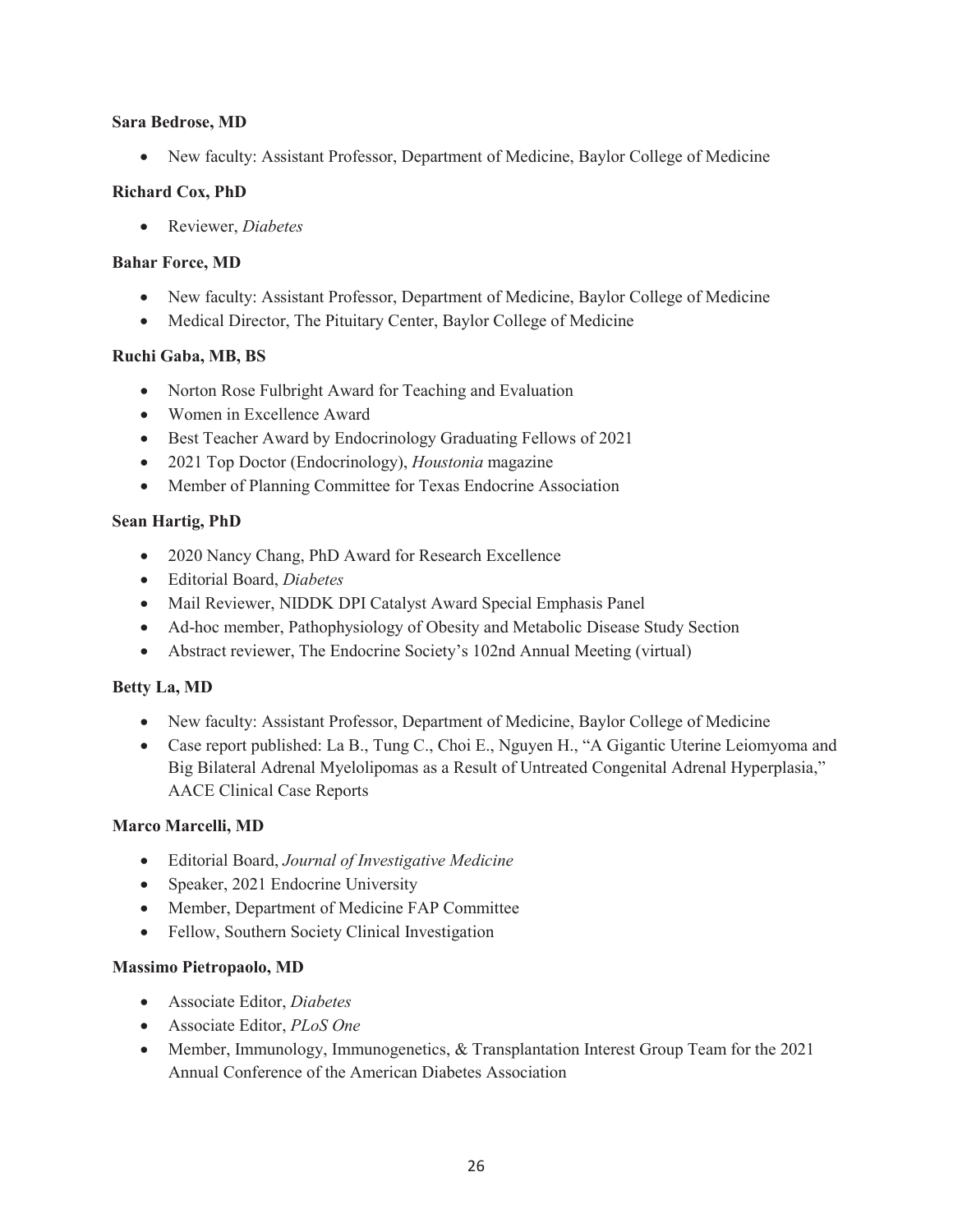- Reviewer, R01 applications, NIH/NIDDK; RFA-DK-20-021 "Mechanistic Studies of the Interaction between SARS-CoV-2/COVID-19 and Diseases and Organ Systems of Interest to NIDDK
- Reviewer, T32, R21 and R03 applications, NIH/NIDDK; Endocrinology and Metabolic Diseases B Subcommittee, DDK-B

#### **Nalini Ram, MB, BS**

- Director, MS2-2 Endocrine Course
- Director, Endocrine Elective Course
- America's Best Physician
- Castle Connolly Top Doctor
- Castle Connolly Exceptional Women in Medicine

#### **Rajagopal Sekhar, MD**

- Reviewer, NIH applications
- Speaker, Brazilian Congress of Geriatrics National Conference
- Speaker, European Geriatrics Society International Conference
- Speaker, Gerontological Society of America National Conference

#### **Dennis Villareal, MD**

- x Associate Editor, *Journal of Nutrition in Geriatrics and Gerontology*
- VA Merit Grant Reviewer, Clinical Science Research and Development
- NIH/NIA Clinical Trials Advisory Panelist
- Member, Data and Safety Monitoring Board Empower, Force and Zest II
- Chairperson, Data and Safety Monitoring Board Intercede

#### **Reina Villareal, MD**

- x Associate Editor, *Frontiers in Endocrinology*
- Member, Endocrinology-Bone Merit Scientific Review, Office of Research and Development, Department of Veterans Affairs
- Scientific Reviewer, Clinical Trials (R01) Review Panel, Special Emphasis Panel, NIH/NIA
- Scientific Reviewer, Integrated Integrative and Clinical Endocrinology and Reproduction Study Section, NIH
- Scientific Reviewer, Rehabilitation Research and Development Service grant proposals, Office of Research and Development, Department of Veterans Affairs

#### **Wenjun Zhou, PhD**

• Member, American Diabetes Association Membership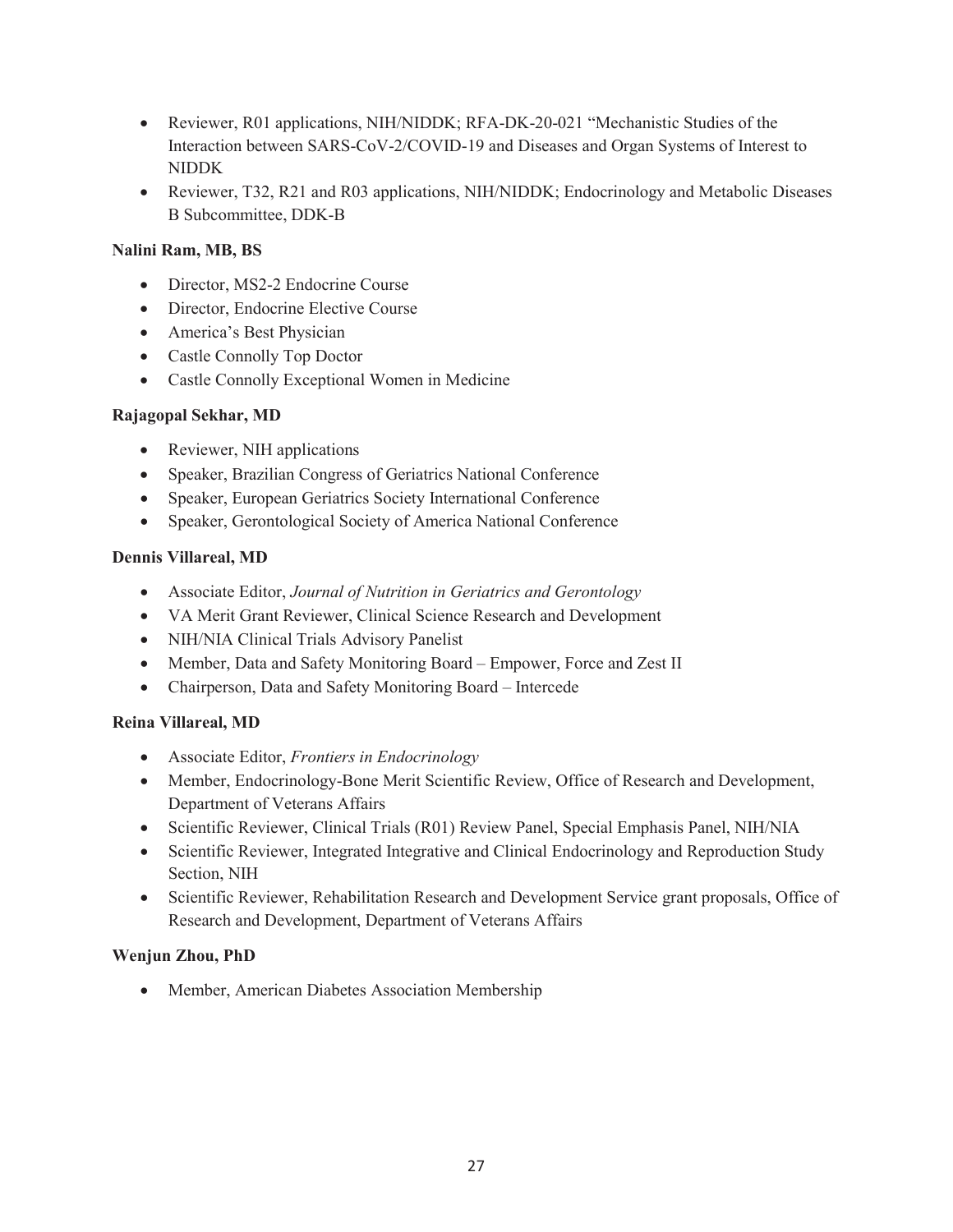# **RESEARCH ACTIVITIES**

### *Grants*

#### **Sean Hartig, PhD**

- NIH/NIDDK; Role of FGF21 in the pathogenesis of HIV-associated metabolic disease; \$2181973
- Nancy Chang, PhD, Award for Research Excellence; \$30,000

#### **Massimo Pietropaolo, MD**

- NIH/NIDDK; Enhancement of biomarkers for Type 1 diabetes; \$470,841.
- NIH/NIDDK; Utilizing islet autoantibody signatures for precision medicine in Type 2 diabetes; \$59,275

#### **Zheng Sun, PhD**

- NIH/NHLBI; Cardiac circadian clock and dilated cardiomyopathy; \$1,200,000
- NIH/NIA; Circadian clock gene Rev-erb in memory dysfunction in Alzheimer's disease, \$1,000,000
- NIH/NIA; Enduring effects of high estrogen on Alzheimer's disease; \$200,000

#### **Rajagopal Sekhar, MD**

- NIH/NIA; Glutathione, brain metabolism and inflammation in Alzheimer's disease;
- $\bullet$  \$4,014,755.
- NIH/NIA; Trial of GlyNAC in older adults with COVID-19: Glutathione, inflammation and recovery; \$520,848

#### **Dennis Villareal, MD**

- NIH; Does lifestyle intervention in obese older adults improve bone quality?; \$2,439,619
- VA Merit Grant; Lifestyle intervention plus metformin to treat frailty in older veterans with obesity; \$1,197,250

#### **Wenjun Zhou, PhD**

• ADA; Regulation of hepatic insulin sensitivity by the hypothalamic circadian clock;  $$67,742$ 

### *Publications*

- x *Advanced Science* (**15.656**), 2
- x *American Journal of Human Genetics* (**10.5**), 1
- x *Annual Reviews of Medicine* (**9.72**), 1
- x *Biomedicines* (**6.3**), 1
- x *Brain* (**13.5**), 1
- x *Circulation* (**23.6**), 1
- x *Clinical and Translational Medicine* (**11.5**), 1
- x *Diabetes* (**7.72**), 8
- x *Diabetes Care* (**16**.2), 3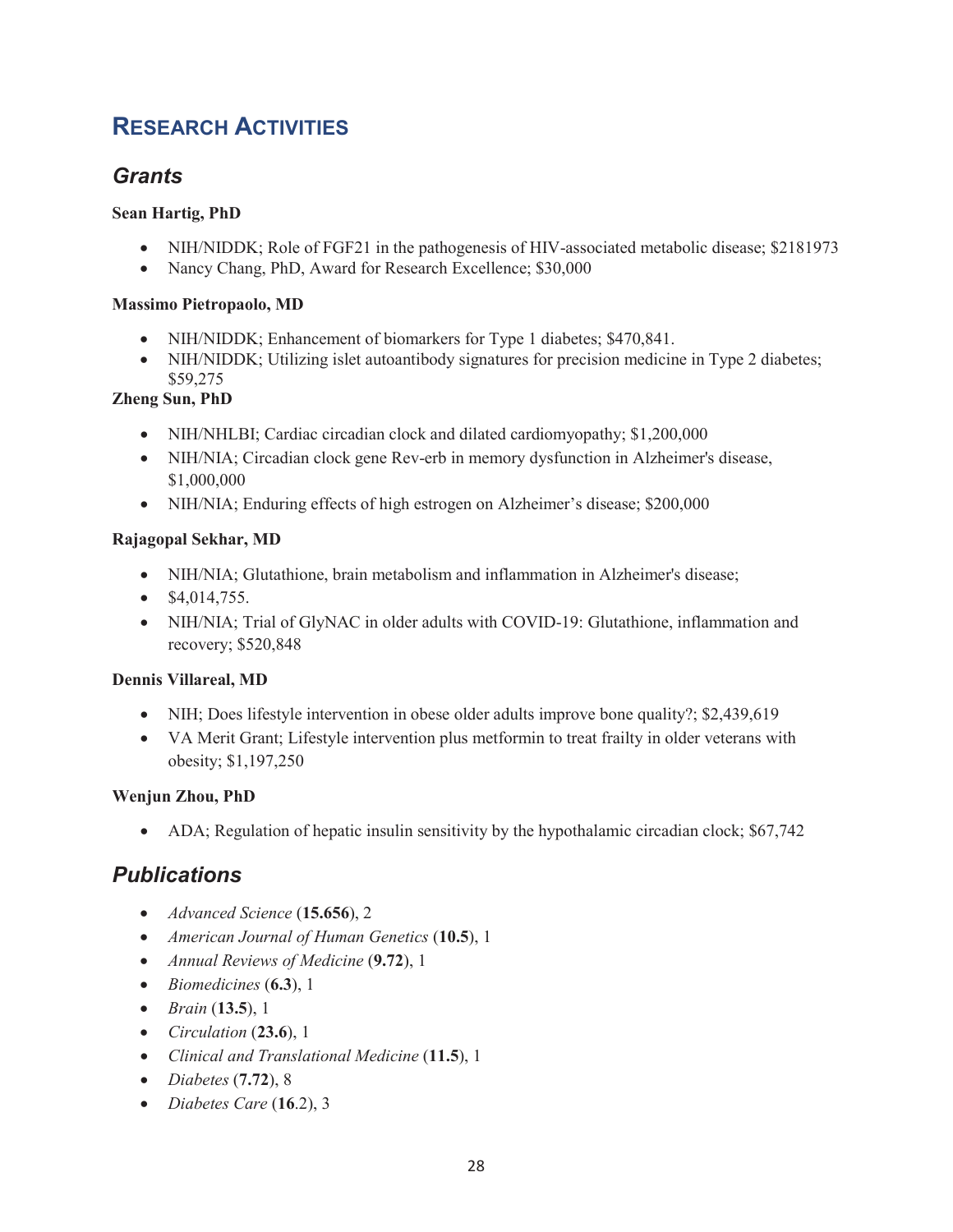- x *Diabetologia* (**10.1**), 1
- x *EBioMedicine* (**8.143**), 2
- x *Endocrinology* (**4.736**), 1
- x *Genetics in Medicine* (**10.45**), 6
- x *Journal of Clinical Endocrinology and Metabolism* (**5.958**), 8
- x *Journal of Gerontology and Biological Science Medicine Science* **(6.053**), 1
- x *Journal of Neuroscience* (**6.167**), 1
- x *Journal of Nutritional Biochemistry* (**6.048**), 1
- x *Journal of the Endocrine Society* (**19.871**), 1
- x *Liver International* (**4.5**), 1
- x *Molecular Metabolism* (**7.422**), 3
- x *Nature* (**42.778**), 2
- x *Nature Communications* (**11.878**), 1
- x *Nucleic Acids Research* (**16.971**), 1
- x *Pediatric Diabetes* (**4.267**), 2
- x *Scientific Data* (**5.54**), 1
- x *Translational Psychiatry* (**5.2**), 2
- x *Trends in Endocrinology and Metabolism* (**7.71**), 2

### *Books and Book Chapters*

#### **Ashok Balasubramanyam, MD**

• Winograd D, Mody AN, Balasubramanyam A, Samson SL. Genetics of Diabetes and Endocrine Disorders. In: *Handbook of Genetic Disorders: A Practical Approach*

#### **Ruchi Gaba, MB, BS**

- International Ophthalmology Clinics. *Primer on Graves' Disease—What the Ophthalmologist Should Know and Do*
- x *Hyperaldosteronism-Conn's Current Therapy*

#### **Rajagopal V. Sekhar MD**

- x Lipodystrophy. In: *Fundamentals of HIV Medicine*
- x Endocrine and Metabolic disorders. In: *Fundamentals of HIV Medicine*

# **CENTERS**

#### *Thyroid and Parathyroid Center*

The **Thyroid and Parathyroid Center** is a world-class medical facility in Houston where patients can be seen simultaneously by a surgeon and endocrinologist for treatment of both benign and malignant tumors of the thyroid, parathyroid, adrenal, and endocrine pancreas. World-renowned endocrinologists work closely with a multidisciplinary team, including specialists in surgery, radiology, pathology, nuclear medicine, ear/nose/throat and oncology to provide you a personal treatment plan, all under one roof. These doctors work together for one, cohesive treatment plan. From routine medical endocrinology to